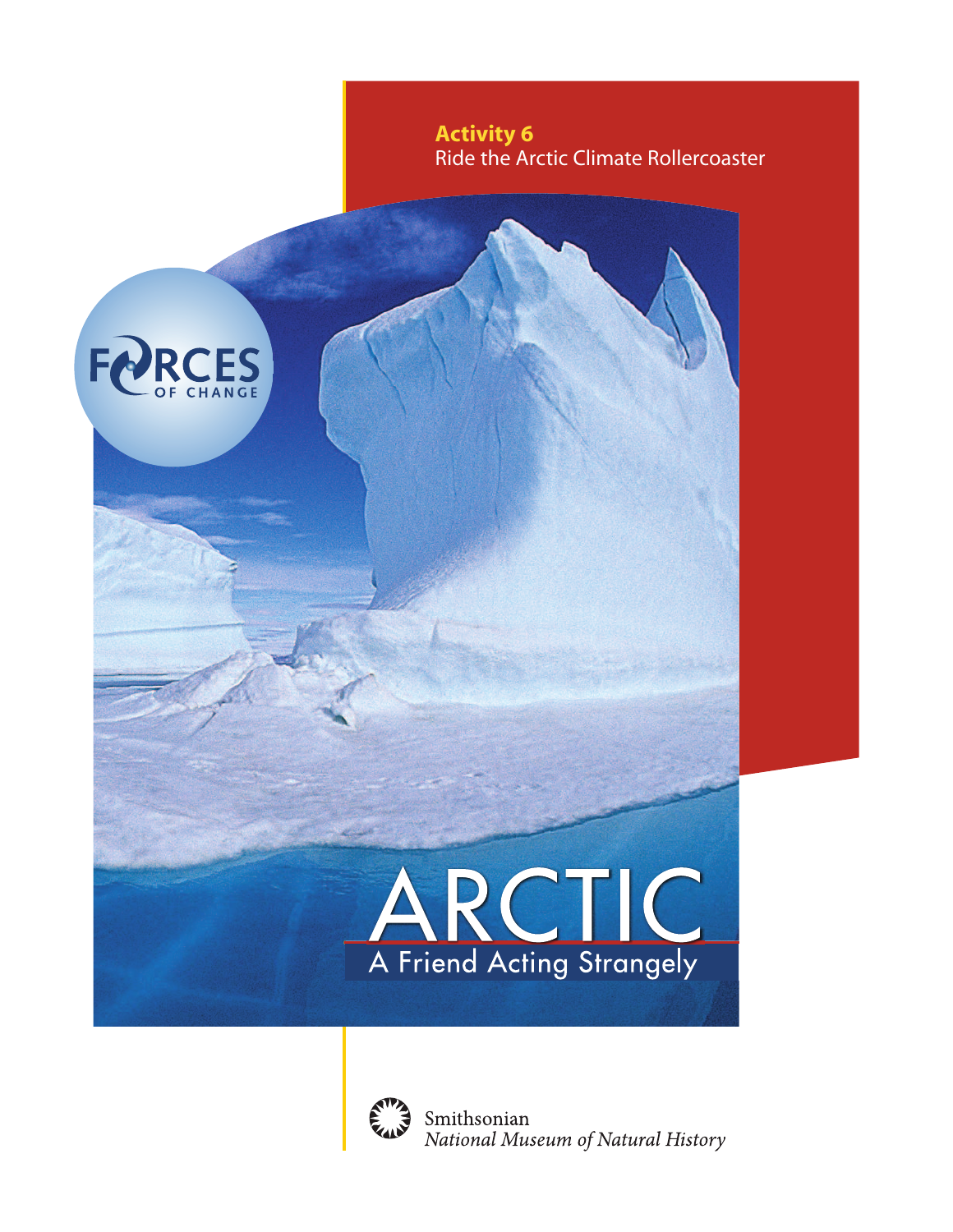## ACTIVITY 6

# **RIDE THE ARCTIC CLIMATE ROLLERCOASTER**

CLIMATE CHANGE IN THE ARCTIC SINCE THE ICE AGE



| Students use a computer interactive to explore what clues scientists have<br>used to determine changes in the Arctic's climate and cultures since the end<br>of the last Ice Age.                                                                                                                                                       |
|-----------------------------------------------------------------------------------------------------------------------------------------------------------------------------------------------------------------------------------------------------------------------------------------------------------------------------------------|
| $6 - 8$                                                                                                                                                                                                                                                                                                                                 |
| <b>National Science Education Standards</b><br>• Abilities necessary to do scientific inquiry<br>• Regulation and behavior<br>• Populations and ecosystems<br>• Structure of the earth system<br>• Earth's history<br>• Understandings about science and technology<br>• Populations, resources and environments<br>• Nature of science |
| • Two 45-50 minute class periods                                                                                                                                                                                                                                                                                                        |
| • Transparency of fig.6.1<br>• Activity Sheet I<br>• Climate Roller Coaster Interactive (online at<br>http://forces.si.edu/arctic/02_05_00.html) or available on CD-ROM.<br>To request it on CD-ROM, email starrss@si.edu.                                                                                                              |
|                                                                                                                                                                                                                                                                                                                                         |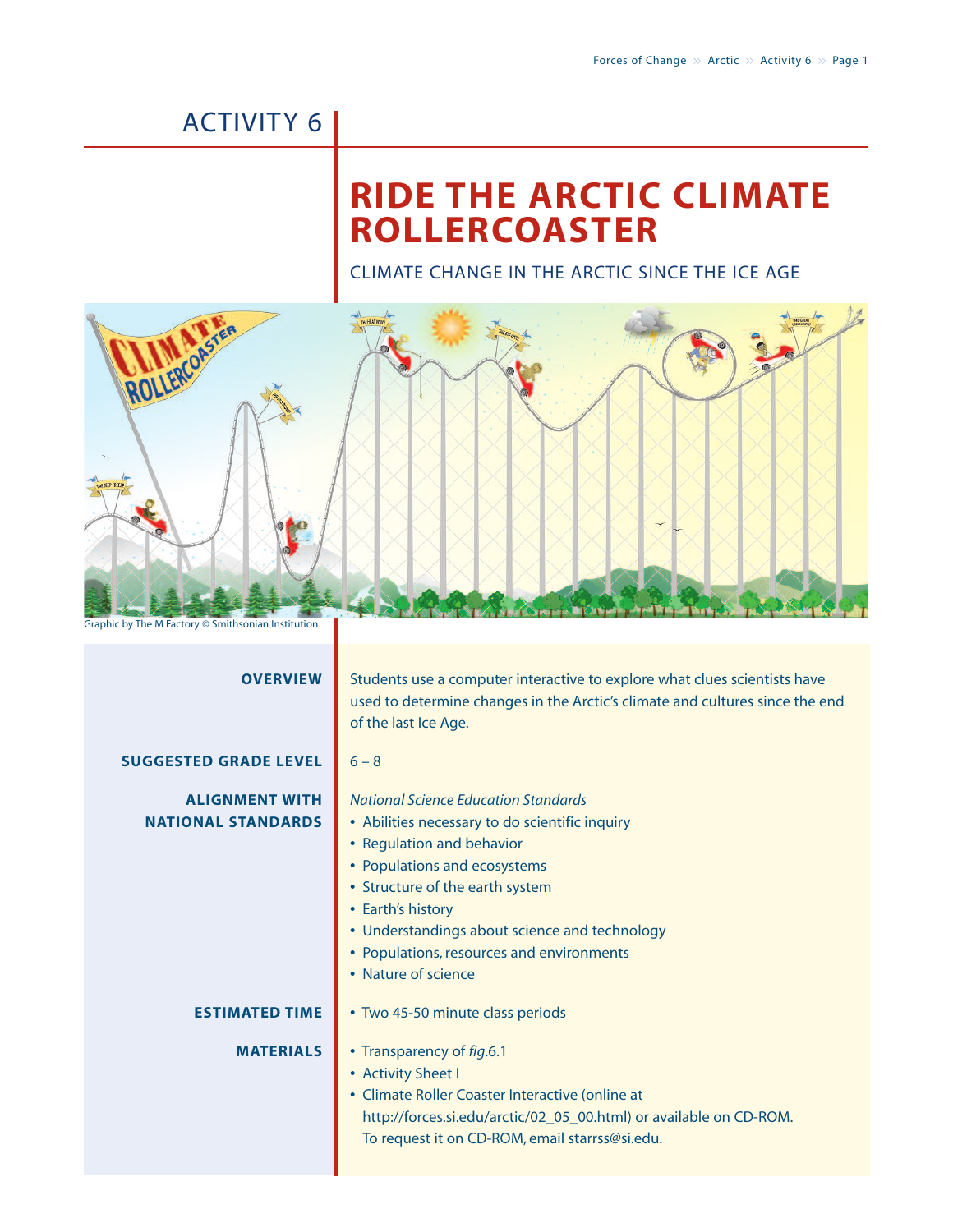## ACTIVITY 6

#### **OBJECTIVES**

Students will be able to:

- **1 >** Identify three types of evidence scientists have used to document changes in the Arctic's climate.
- **2 >** Assemble and analyze data from a research source.

### **BACKGROUND**

The computer interactive,"The Arctic Climate Roller Coaster," explores changes in Arctic climate and cultures. People have lived in the Arctic for at least 30,000 years. During that time the Arctic's climate has shifted back and forth between colder and warmer periods. Some shifts were small and gradual. Others were sudden and dramatic. The four periods featured in the interactive have taken place since the end of the last Ice Age. They are as follows:

**Cold Snap . . . 12,800 to 11,500 years ago:** The climate suddenly switches and Britain becomes like Alaska about 12,800 years ago. In just a few decades, Earth returned to nearly ice age conditions. About 1,300 years later, this cold period ended just as abruptly as it began.

**Heat Wave . . . 9,000 to 4,000 years ago:** The climate warmed. Large ice sheets that had covered Scandinavia and North America melted away. New animals and plants populated ice-freed regions. And people followed them. In North America, Indian cultures moved north, and Eskimo cultures migrated from Asia.

**Colder Can Be Better . . . 2,500 to 1,500 years ago:** The Arctic took a significant step colder—conditions that were disastrous for some Arctic groups but not all. Paleo-Eskimos, known as the Dorset, actually prospered and expanded. Why the difference? The Dorset culture originated from the earlier Pre-Dorset, a culture that was already well adapted to rugged Arctic conditions.

**East Meets West . . . 1,200 to 800 years ago:** What is known as the Medieval Warm Period spurred two great migrations. The Vikings, or Norse, expanded from Scandinavia west across the Atlantic Ocean. And the Thule, ancestors of modern Eskimos, worked their way east across the Canadian Arctic. Both cultures eventually settled in Greenland. But when the cold returned, they encountered very different fates.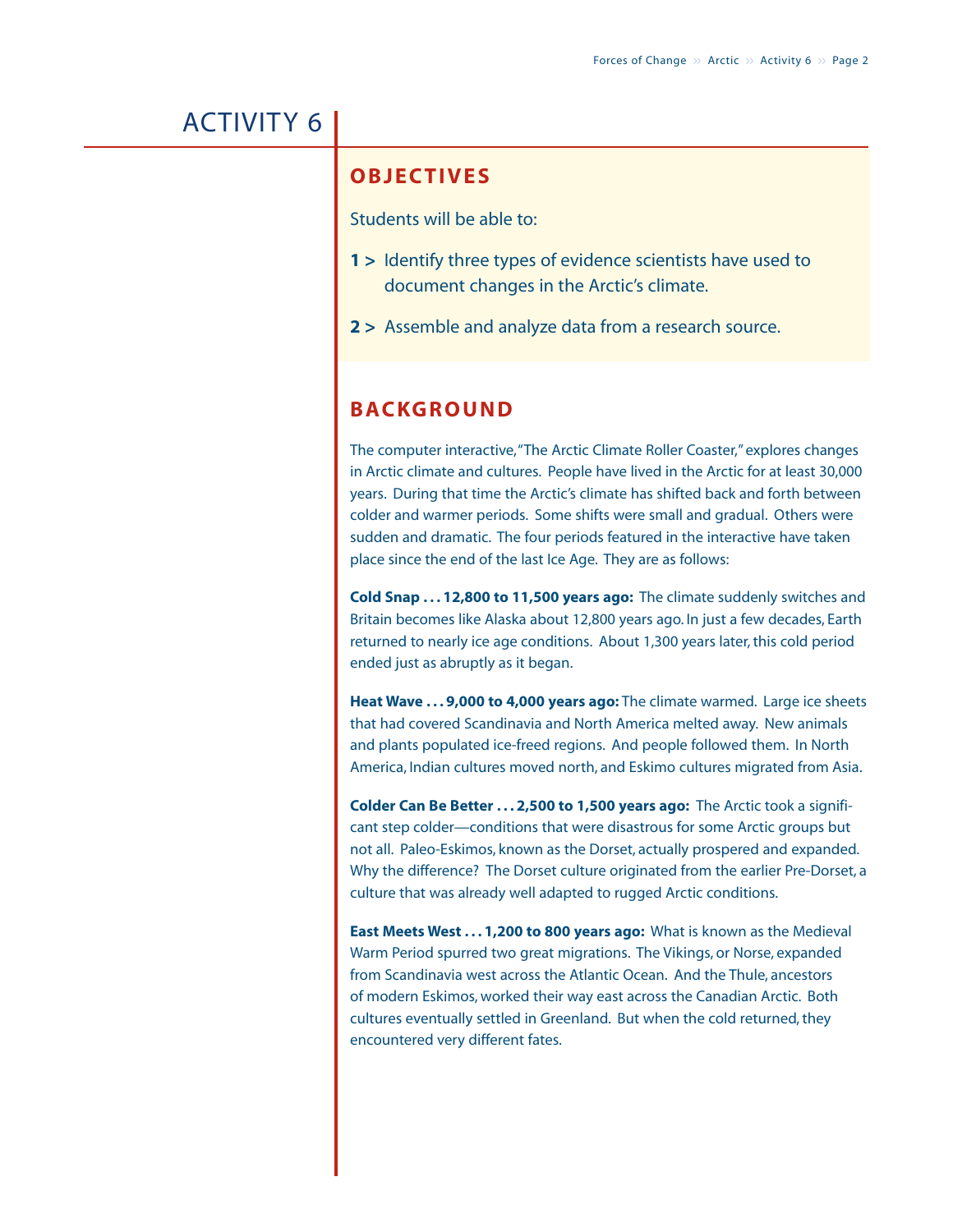## ACTIVITY 6

#### **PROCEDURE**

- **1 >** Assign small groups of students one of the four climate periods featured in the Climate Roller Coaster interactive.
	- **a. Cold Snap**
	- **b. Heat Wave**
	- **c. Colder Can Be Better**
	- **d. East Meets West**
- **2 >** Show students a transparency of *fig*.6.1. The graph shows climate changes during the past 20,000 years. Note that the climate has warmed and cooled several times. Also note that some of these changes have been quite sudden.
- **3 >** Tell students that each group is a team of scientists. Their task is to find evidence of changes in the climate and how people responded to those changes. Each team is responsible for coming back with three pieces of evidence to share with the other teams. Evidence might be geological, e.g. plant or animal fossils, an ice core, sediment layers, or archeological, e.g. remains of houses, spear points, pieces of fiber, artwork.
- **4 >** Students record their findings on **Activity Sheet I**.

#### **ASSESSMENT**

Ask students to prepare short presentations to share their findings with their classmates, explaining what they found and what it means.

#### **RESOURCES**

**http://www.ncdc.noaa.gov/paleo/icecore/greenland/gisp/gisp.html http://www.mnh.si.edu/vikings/**

#### **EXTENSION**

Students create a time capsule to be opened a thousand years from now. What would they put into it as clues about the climate where they live? Items might include bones from animals, flowers, photos of where they live, items of clothing, etc.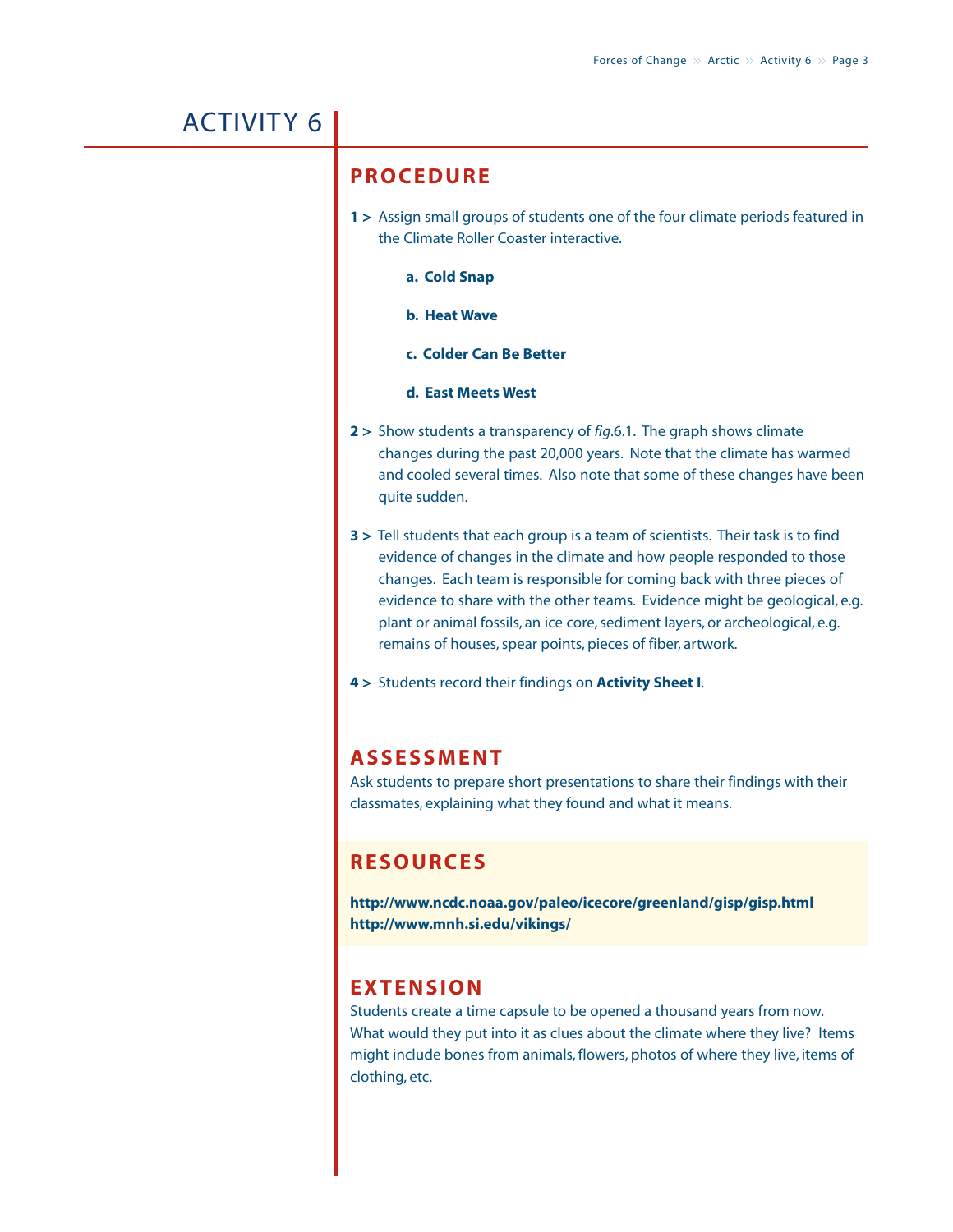### ACTIVITY 6 > **ARCTIC CLIMATE ROLLER COASTER** <sup>&</sup>gt; **ACTIVITY SHEET I**

**Student Name**

#### **What climate period did your team cover? \_\_\_\_\_\_\_\_\_\_\_\_\_\_\_\_\_\_\_\_\_\_\_\_\_\_\_\_\_\_\_\_\_\_\_\_\_\_\_\_\_\_\_\_\_\_**

#### **Was it a cold or warm period?\_\_\_\_\_\_\_\_\_\_\_\_\_\_\_\_\_\_\_\_\_\_\_\_\_\_\_\_\_\_\_\_\_\_\_\_\_\_\_\_\_\_\_\_\_\_\_\_\_\_\_\_\_\_\_\_\_**